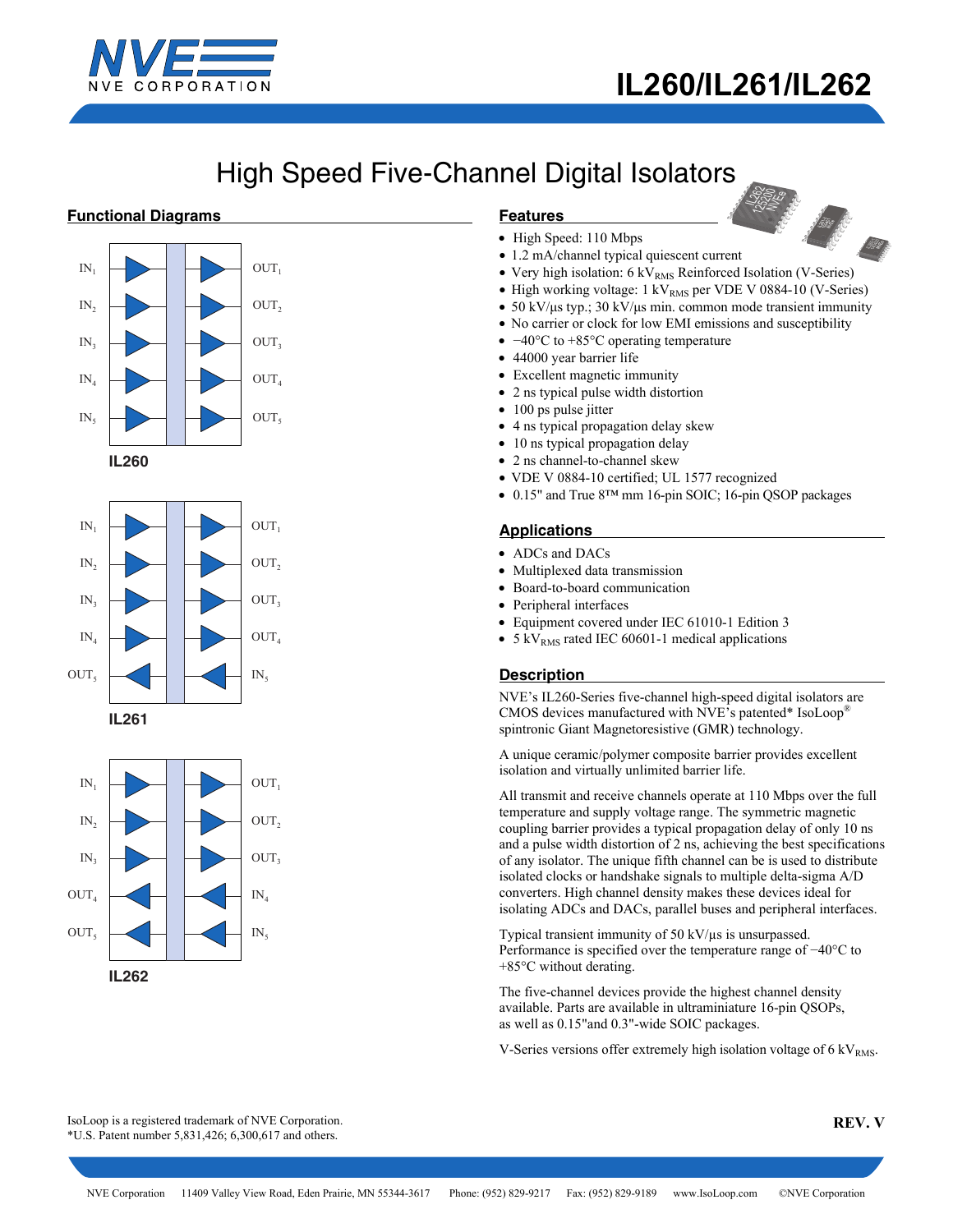

# **Absolute Maximum Ratings**<sup>(1)</sup>

| <b>Parameters</b>                    | <b>Symbol</b>      | Min.   | Typ. | Max.                  | <b>Units</b> | <b>Test Conditions</b> |
|--------------------------------------|--------------------|--------|------|-----------------------|--------------|------------------------|
| Storage Temperature                  | 1 s                | $-55$  |      | 150                   | $\circ$      |                        |
| Junction Temperature                 |                    | $-55$  |      | 150                   | $\circ$      |                        |
| <b>Ambient Operating Temperature</b> |                    | $-40$  |      | 85                    | $\circ$      |                        |
| Supply Voltage                       | $V_{DD1}, V_{DD2}$ | $-0.5$ |      |                       |              |                        |
| Input Voltage                        |                    | $-0.5$ |      | $V_{DD}$ + 0.5        |              |                        |
| Output Voltage                       | $V_{\alpha}$       | $-0.5$ |      | $V_{\text{DD}} + 0.5$ |              |                        |
| <b>Output Current Drive</b>          |                    | $-10$  |      | 10                    | mA           |                        |
| Lead Solder Temperature              |                    |        |      | 260                   | $\circ$      | $10 \text{ sec.}$      |
| <b>ESD</b>                           |                    |        |      |                       | kV           | <b>HBM</b>             |

## **Recommended Operating Conditions**

| <b>Parameters</b>                    | Symbol                                                               | Min.  | Typ. | Max.     | Units     | <b>Test Conditions</b> |
|--------------------------------------|----------------------------------------------------------------------|-------|------|----------|-----------|------------------------|
| <b>Ambient Operating Temperature</b> |                                                                      | $-40$ |      |          | $\circ$   |                        |
| Junction Temperature                 |                                                                      | $-40$ |      | 110      | $\sim$    |                        |
| <b>Supply Voltage</b>                | $\rm V_{\rm\scriptscriptstyle{DD1},} V_{\rm\scriptscriptstyle{DD2}}$ | 3.0   |      |          |           | 3.3/5.0 V Operation    |
| Logic High Input Voltage             | ∨ тн                                                                 |       |      | $V_{DD}$ |           |                        |
| Logic Low Input Voltage              | Уπ                                                                   |       |      | 0.8      |           |                        |
| Input Signal Rise and Fall Times     | $t_{IR}$ , $t_{IF}$                                                  |       |      |          | <b>us</b> |                        |

# **Insulation Specifications**

| <b>Parameters</b>                           |             |            | <b>Symbol</b>     | Min.       | Typ.       | Max.      | <b>Units</b>                       | <b>Test Conditions</b> |
|---------------------------------------------|-------------|------------|-------------------|------------|------------|-----------|------------------------------------|------------------------|
|                                             |             |            |                   |            |            |           |                                    |                        |
| Creepage Distance                           | QSOP        |            |                   | 4.03       |            |           |                                    |                        |
| (external)                                  | 0.15" SOIC  |            |                   | 4.03       |            |           | mm                                 | Per IEC 60601          |
|                                             | $0.3"$ SOIC |            |                   | 8.03       | 8.3        |           |                                    |                        |
| Total Barrier Thickness (internal)          |             |            |                   | 0.012      | 0.016      |           | mm                                 |                        |
| Leakage Current <sup><math>(5)</math></sup> |             |            |                   |            | 0.2        |           | $\mu A_{RMS}$                      | $240$ $V_{\rm RMS}$    |
| Barrier Resistance <sup>(5)</sup>           |             |            | $R_{IO}$          |            | $>10^{14}$ |           | Ω                                  | 500 V                  |
| Barrier Capacitance <sup>(5)</sup>          |             |            | $\mathrm{C_{1O}}$ |            | 5          |           | pF                                 | $f = 1$ MHz            |
| Comparative Tracking Index                  |             |            | <b>CTI</b>        | $\geq 600$ |            |           | V <sub>RMS</sub>                   | Per IEC 60112          |
| High Voltage Endurance                      |             | AC         |                   | 1000       |            |           | V <sub>RMS</sub>                   | At maximum             |
| (Maximum Barrier Voltage                    |             |            | $V_{IO}$          |            |            |           |                                    | operating temperature  |
| for Indefinite Life)<br>DC.                 |             |            | 1500              |            |            | $V_{DC}$  |                                    |                        |
| Surge Immunity ("V" Versions)               |             | $V_{IOSM}$ | 12.8              |            |            | $kV_{PK}$ | Per IEC 61000-4-5                  |                        |
| Barrier Life                                |             |            |                   | 44000      |            | Years     | 100°C, 1000 V <sub>RMS</sub> , 60% |                        |
|                                             |             |            |                   |            |            |           |                                    | CL activation energy   |

## **Thermal Characteristics**

| Parameter                                        |                                            | Symbol             | Min. | Typ.           | Max.              | <b>Units</b>       | <b>Test Conditions</b>              |
|--------------------------------------------------|--------------------------------------------|--------------------|------|----------------|-------------------|--------------------|-------------------------------------|
| Junction-Ambient<br><b>Thermal Resistance</b>    | <b>OSOP</b><br>$0.15"$ SOIC<br>$0.3"$ SOIC | $\theta_{JA}$      |      | 60<br>60<br>60 |                   | $\rm ^{\circ} C/W$ | Soldered to double-<br>sided board: |
| Junction–Case (Top)<br><b>Thermal Resistance</b> | QSOP<br>$0.15"$ SOIC<br>$0.3"$ SOIC        | $\Psi_{\text{JT}}$ |      | 10<br>10<br>20 |                   | $\rm ^{\circ}$ C/W | free air                            |
| Power Dissipation                                | QSOP<br>0.15" SOIC<br>$0.3"$ SOIC          | $P_{D}$            |      |                | 675<br>700<br>800 | mW                 |                                     |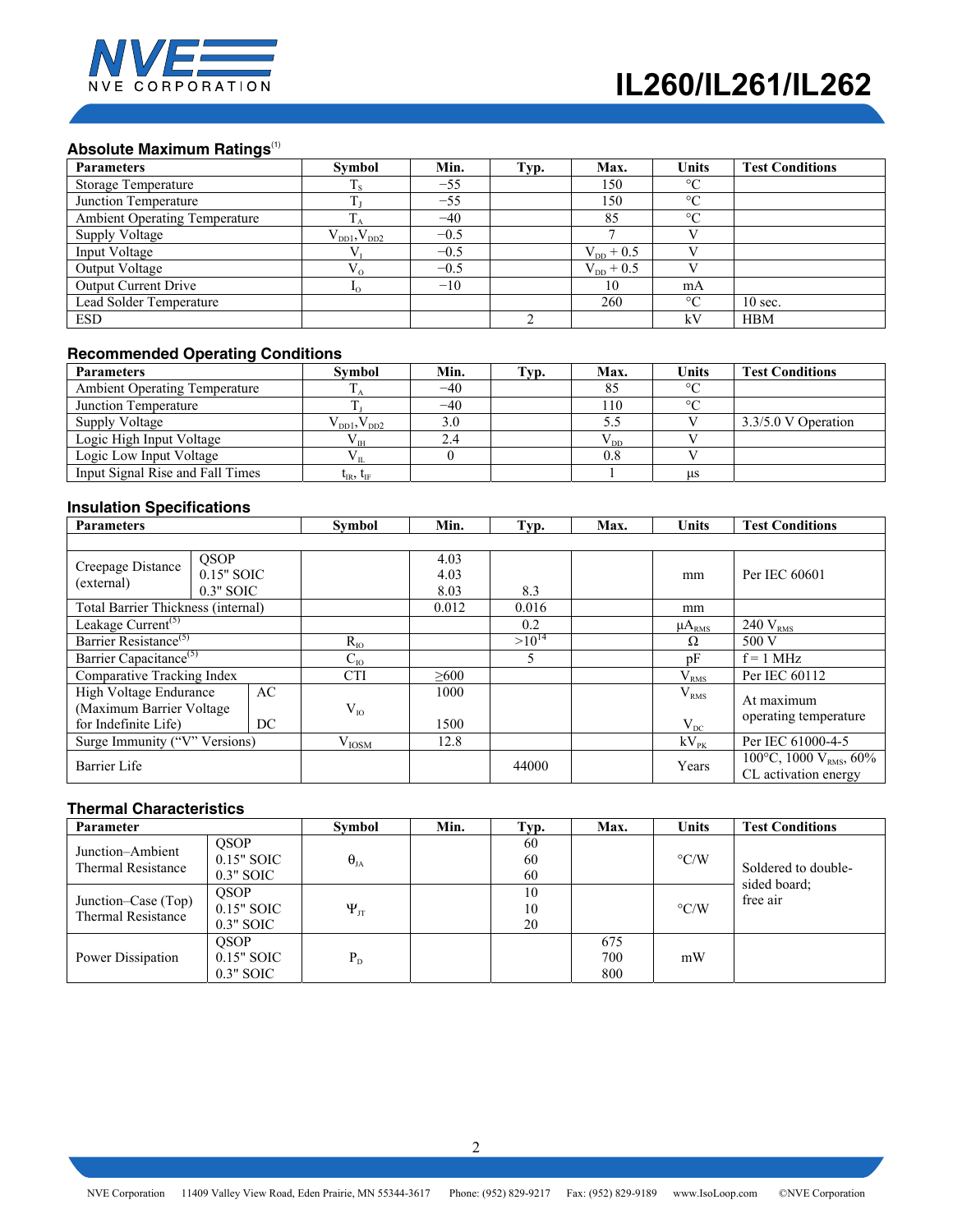

## **Safety and Approvals**

*VDE V 0884-10* (VDE V 0884-11 pending)

- V-Series (Reinforced Isolation; VDE File Number 5016933-4880-0002)
	- Working Voltage ( $V_{IORM}$ ) 1000  $V_{RMS}$  (1415  $V_{PK}$ ); reinforced insulation; pollution degree 2
	- Isolation voltage ( $V_{ISO}$ ) 6000  $V_{RMS}$
	- Surge immunity ( $V_{\text{IOSM}}$ ) 12.8 kV<sub>PK</sub>
	- Surge rating 8 kV
	- Transient overvoltage ( $V_{IOTM}$ ) 6000  $V_{PK}$
	- Each part tested at 2387  $V_{PK}$  for 1 second, 5 pC partial discharge limit
	- Samples tested at 6000 V<sub>PK</sub> for 60 sec.; then 2122 V<sub>PK</sub> for 10 sec. with 5 pC partial discharge limit

Standard versions (Basic Isolation; VDE File Number 5016933-4880-0001)

- Working Voltage ( $V_{IORM}$ ) 600  $V_{RMS}$  (848  $V_{PK}$ ); basic insulation; pollution degree 2
- Isolation voltage ( $V_{ISO}$ ) 2500  $V_{RMS}$
- Transient overvoltage ( $V_{\text{IOTM}}$ ) 4000  $V_{\text{PK}}$
- Surge rating 4000 V
- Each part tested at 1590  $V_{PK}$  for 1 second, 5 pC partial discharge limit
- Samples tested at 4000 V<sub>PK</sub> for 60 sec.; then 1358 V<sub>PK</sub> for 10 sec. with 5 pC partial discharge limit

| <b>Safety-Limiting Values</b>                    | <b>Symbol</b> | Value | <b>Units</b> |
|--------------------------------------------------|---------------|-------|--------------|
| Safety rating ambient temperature                |               | 180   | $\circ$      |
| Safety rating power $(180^{\circ}C)$             |               | 270   | mW           |
| Supply current safety rating (total of supplies) |               | 54    | mA           |

#### *IEC 61010-1* (Edition 2; TUV Certificate Numbers N1502812; N1502812-101) Reinforced Insulation; Pollution Degree II; Material Group III

| Part No. |                                    | Working               |
|----------|------------------------------------|-----------------------|
| Suffix   | Package                            | Voltage               |
| -1       | OSOP                               | $300 V_{RMS}$         |
| $-3$     | $0.15"$ SOIC                       | $300 V_{RMS}$         |
| None     | 0.3" SOIC (standard)               | $300 V_{RMS}$         |
|          | 0.3" SOIC (high isolation voltage) | 1000 V <sub>RMS</sub> |

*UL 1577* (Component Recognition Program File Number E207481)

V-Series isolation grade

6 kV rating; tested at 7.2 kV<sub>RMS</sub> (10.2 kV<sub>PK</sub>) for 1 second; each lot sample tested at 6 kV<sub>RMS</sub> (8485 V<sub>PK</sub>) for 1 minute

#### Standard isolation grade

Each part tested at 3000 V<sub>RMS</sub> (4243 V<sub>PK</sub>) for 1 second; each lot sample tested at 2500 V<sub>RMS</sub> (3536 V<sub>PK</sub>) for 1 minute

## **Soldering Profile**

Per JEDEC J-STD-020C, MSL 1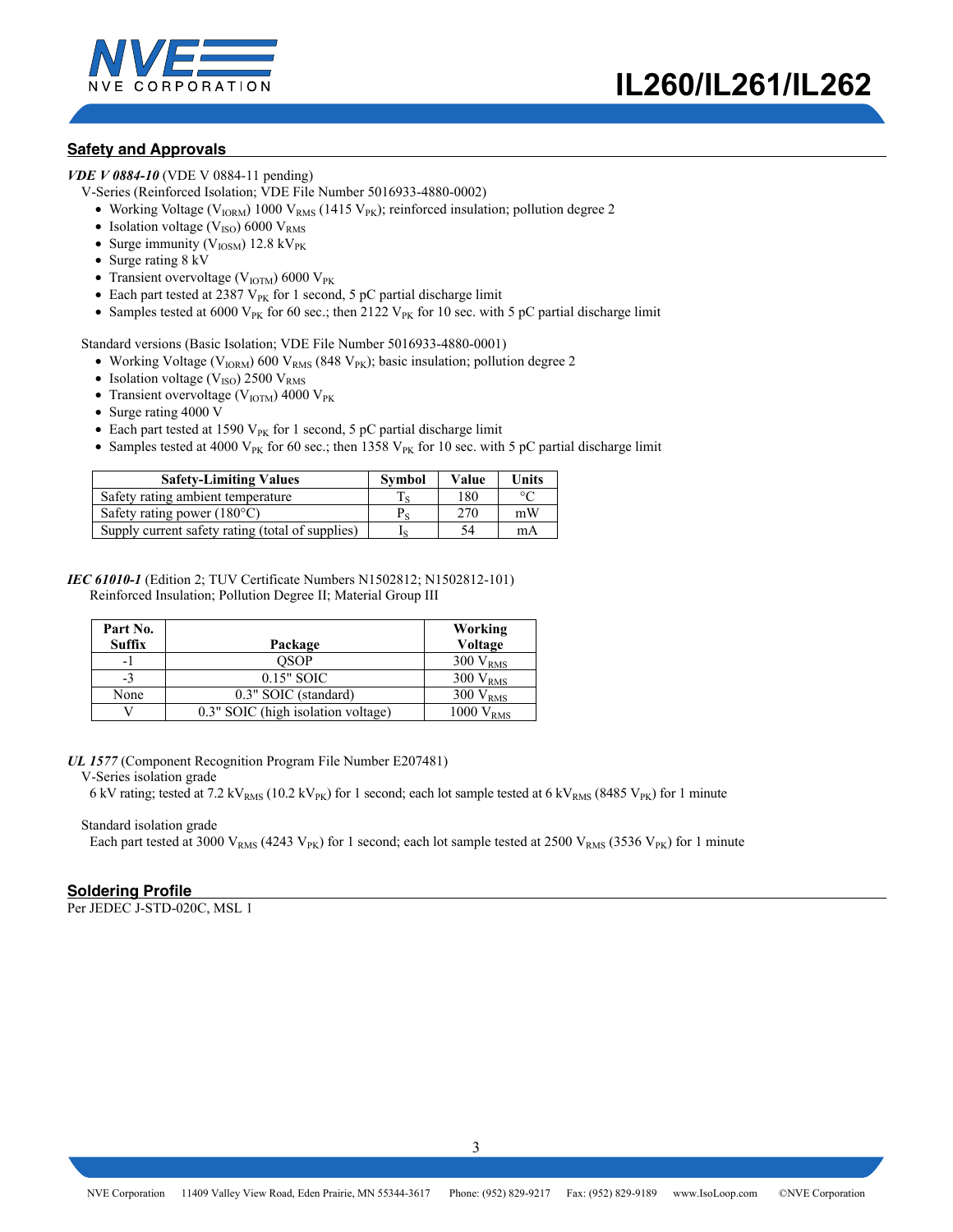

## **IL260 Pin Connections**

|                | $IN_1$           | Input 1          |
|----------------|------------------|------------------|
| $\overline{c}$ | GND <sub>1</sub> | Ground*          |
| 3              | IN <sub>2</sub>  | Input 2          |
| $\overline{4}$ | IN <sub>3</sub>  | Input 3          |
| 5              | $IN_4$           | Input 4          |
| 6              | $\rm V_{DD1}$    | Supply Voltage 1 |
| 7              | $IN_{5}$         | Input 5          |
| 8              | GND <sub>1</sub> | Ground*          |
| 9              | GND <sub>2</sub> | Ground*          |
| 10             | OUT <sub>5</sub> | Output 5         |
| 11             | OUT <sub>4</sub> | Output 4         |
| 12             | OUT <sub>3</sub> | Output 3         |
| 13             | OUT,             | Output 2         |
| 14             | OUT <sub>1</sub> | Output 1         |
| 15             | GND <sub>2</sub> | Ground*          |
| 16             | $V_{DD2}$        | Supply Voltage 2 |

## **IL261 Pin Connections**

| 1  | $V_{DD1}$        | Supply Voltage 1 |
|----|------------------|------------------|
| 2  | $GND_1$          | Ground*          |
| 3  | $IN_1$           | Input 1          |
| 4  | IN <sub>2</sub>  | Input 2          |
| 5  | IN <sub>3</sub>  | Input 3          |
| 6  | $IN_4$           | Input 4          |
| 7  | OUT <sub>5</sub> | Output 5         |
| 8  | GND <sub>1</sub> | Ground*          |
| 9  | GND <sub>2</sub> | Ground*          |
| 10 | $IN_5$           | Input 5          |
| 11 | OUT <sub>4</sub> | Output 4         |
| 12 | OUT <sub>3</sub> | Output 3         |
| 13 | OUT <sub>2</sub> | Output 2         |
| 14 | OUT <sub>1</sub> | Output 1         |
| 15 | GND <sub>2</sub> | Ground*          |
| 16 | $V_{DD2}$        | Supply Voltage 2 |

## **IL262 Pin Connections**

| 1              | $V_{D\underline{D1}}$ | Supply Voltage 1 |
|----------------|-----------------------|------------------|
| 2              | $GND_1$               | Ground*          |
| 3              | $IN_1$                | Input 1          |
| $\overline{4}$ | IN <sub>2</sub>       | Input 2          |
| 5              | IN <sub>3</sub>       | Input 3          |
| 6              | OUT <sub>4</sub>      | Output 4         |
| 7              | OUT <sub>5</sub>      | Output 5         |
| 8              | GND <sub>1</sub>      | Ground*          |
| 9              | GND <sub>2</sub>      | Ground*          |
| 10             | $IN_5$                | Input 5          |
| 11             | $IN_4$                | Input 4          |
| 12             | OUT <sub>3</sub>      | Output 3         |
| 13             | OUT,                  | Output 2         |
| 14             | OUT <sub>1</sub>      | Output 1         |
| 15             | GND <sub>2</sub>      | Ground*          |
| 16             | $V_{DD2}$             | Supply Voltage 2 |

**\*NOTE:** Pins 2 and 8 are internally connected, as are pins 9 and 15.







# **IL260/IL261/IL262**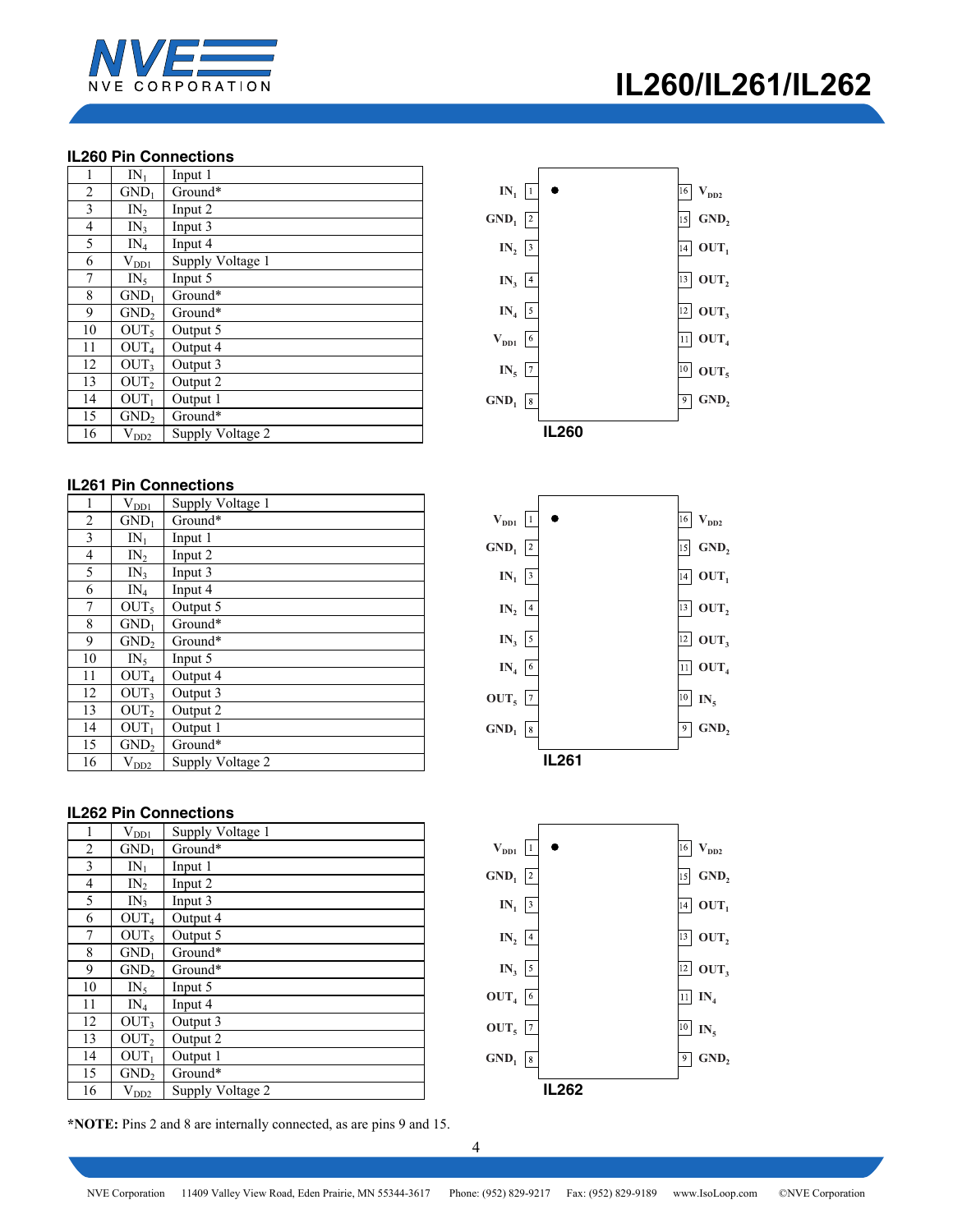

# **IL260/IL261/IL262**

| 3.3 Volt Electrical Specifications ( $T_{min}$ to $T_{max}$ ) |       |                  |                     |                        |      |              |                                     |  |
|---------------------------------------------------------------|-------|------------------|---------------------|------------------------|------|--------------|-------------------------------------|--|
| <b>Parameters</b>                                             |       | Symbol           | Min.                | Typ.                   | Max. | <b>Units</b> | <b>Test Conditions</b>              |  |
|                                                               | IL260 |                  |                     | 300                    | 400  | μA           |                                     |  |
| <b>Input Quiescent Current</b>                                | IL261 | I <sub>DD1</sub> |                     | 1.2                    | 1.75 | mA           |                                     |  |
|                                                               | IL262 |                  |                     | 2.4                    | 3.5  | mA           |                                     |  |
|                                                               | IL260 |                  |                     | 6                      | 8.75 | mA           |                                     |  |
| <b>Output Quiescent Current</b>                               | IL261 | $I_{DD2}$        |                     | 4.8                    |      | mA           |                                     |  |
|                                                               | IL262 |                  |                     | 3.6                    | 5.25 | mA           |                                     |  |
| Logic Input Current                                           |       |                  | $-10$               |                        | 10   | μA           |                                     |  |
|                                                               |       |                  | $V_{DD}$ –0.1       | $\rm V_{DD}$           |      | V            | $I_{O} = -20 \mu A, V_{I} = V_{IH}$ |  |
| Logic High Output Voltage                                     |       | $V_{OH}$         | $0.8 \times V_{DD}$ | $0.9 \text{ x V}_{DD}$ |      |              | $I_{O} = -4$ mA, $V_{I} = V_{IH}$   |  |
| Logic Low Output Voltage                                      |       |                  |                     | $\Omega$               | 0.1  | V            | $I_{O} = 20 \mu A, V_{I} = V_{IL}$  |  |
|                                                               |       | $\rm V_{OL}$     |                     | 0.5                    | 0.8  |              | $I_{O} = 4$ mA, $V_{I} = V_{II}$    |  |

| Switching Specifications ( $V_{DD}$ = 3.3 V)                                      |                  |     |                |              |               |                                                            |  |  |
|-----------------------------------------------------------------------------------|------------------|-----|----------------|--------------|---------------|------------------------------------------------------------|--|--|
| Maximum Data Rate                                                                 |                  | 100 | 110            |              | <b>Mbps</b>   | $C_{L} = 15$ pF                                            |  |  |
| Minimum Pulse Width $(7)$                                                         | <b>PW</b>        | 10  |                |              | ns            | 50% Points, $V_0$                                          |  |  |
| Propagation Delay Input to Output<br>(High to Low)                                | $t_{\rm PHL}$    |     | 12             | 18           | ns            | $C_{L} = 15$ pF                                            |  |  |
| Propagation Delay Input to Output<br>(Low to High)                                | $t_{\rm PLH}$    |     | 12             | 18           | ns            | $C_{L} = 15$ pF                                            |  |  |
| Pulse Width Distortion $ t_{\text{PHL}}-t_{\text{PLH}} ^{(2)}$                    | <b>PWD</b>       |     | $\mathfrak{D}$ | $\mathbf{3}$ | ns            | $C_{L} = 15$ pF                                            |  |  |
| Propagation Delay Skew $^{(3)}$                                                   | $t_{\rm PSK}$    |     | 4              | 6            | <sub>ns</sub> | $C_I = 15$ pF                                              |  |  |
| Output Rise Time (10%-90%)                                                        | $t_{R}$          |     | $\mathfrak{D}$ | 4            | ns            | $C_I = 15$ pF                                              |  |  |
| Output Fall Time (10%-90%)                                                        | $t_{\rm F}$      |     | $\overline{2}$ | 4            | ns            | $C_L = 15$ pF                                              |  |  |
| Common Mode Transient Immunity<br>(Output Logic High to Logic Low) <sup>(4)</sup> | $ CM_H ,  CM_L $ | 30  | 50             |              | $kV/\mu s$    | $V_{CM}$ = 1500 $V_{DC}$<br>$t_{\text{TRANSIENT}} = 25$ ns |  |  |
| Channel-to-Channel Skew                                                           |                  |     | $\mathfrak{D}$ | $\mathbf{3}$ | ns            | $C_I = 15$ pF                                              |  |  |
| Dynamic Power Consumption <sup>(6)</sup>                                          |                  |     | 140            | 240          | $\mu$ A/Mbps  | per channel                                                |  |  |

| <b>Magnetic Field Immunity</b> <sup>(8)</sup> ( $V_{DD2}$ = 3V, 3V <v<sub>DD1 &lt;5.5V)</v<sub> |                    |      |      |  |     |                                   |  |  |  |
|-------------------------------------------------------------------------------------------------|--------------------|------|------|--|-----|-----------------------------------|--|--|--|
| Power Frequency Magnetic Immunity                                                               | $\rm H_{PF}$       | 1000 | 1500 |  | A/m | $50\frac{\text{Hz}}{60\text{Hz}}$ |  |  |  |
| Pulse Magnetic Field Immunity                                                                   | $\rm H_{PM}$       | 1800 | 2000 |  | A/m | $= 8$ us                          |  |  |  |
| Damped Oscillatory Magnetic Field                                                               | $_{\mathrm{Hosc}}$ | 1800 | 2000 |  | A/m | $0.1Hz - 1MHz$                    |  |  |  |
| Cross-axis Immunity Multiplier $(9)$                                                            | $K_X$              |      | 2.5  |  |     |                                   |  |  |  |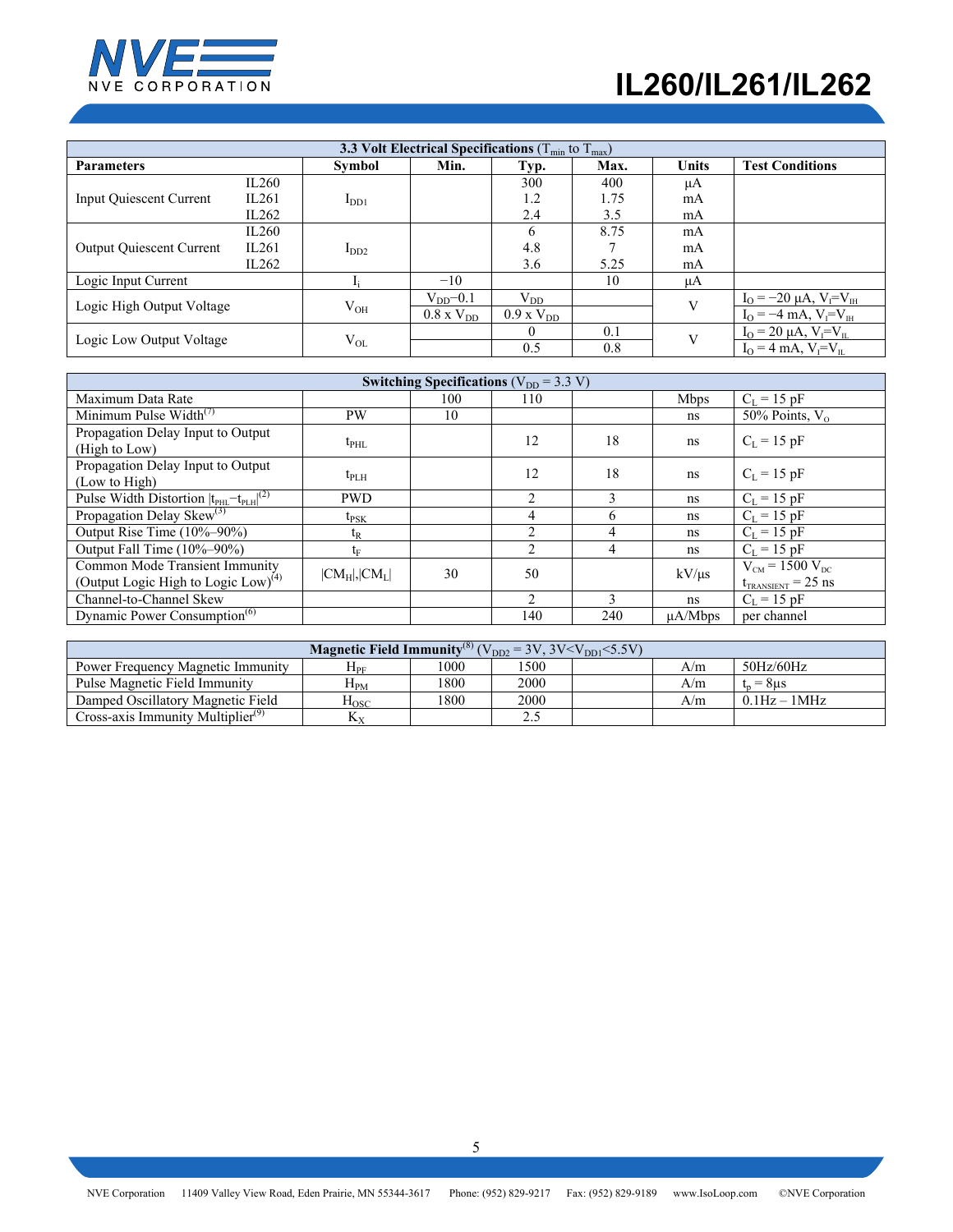# **IL260/IL261/IL262**



| 5 Volt Electrical Specifications ( $T_{min}$ to $T_{max}$ ) |       |           |                     |                        |      |              |                                        |
|-------------------------------------------------------------|-------|-----------|---------------------|------------------------|------|--------------|----------------------------------------|
| <b>Parameters</b>                                           |       | Symbol    | Min.                | Typ.                   | Max. | <b>Units</b> | <b>Test Conditions</b>                 |
| <b>Input Quiescent Current</b>                              | IL260 |           |                     | 350                    | 500  | μA           |                                        |
|                                                             | IL261 | $I_{DD1}$ |                     | 1.8                    | 2.5  | mA           |                                        |
|                                                             | IL262 |           |                     | 3.6                    |      | mA           |                                        |
| <b>Output Quiescent Current</b>                             | IL260 |           |                     | $\mathbf Q$            | 12.5 | mA           |                                        |
|                                                             | IL261 | $I_{DD2}$ |                     | 7.2                    | 10   | mA           |                                        |
|                                                             | IL262 |           |                     | 5.4                    | 7.5  | mA           |                                        |
| Logic Input Current                                         |       |           | $-10$               |                        | 10   | μA           |                                        |
| Logic High Output Voltage                                   |       | $V_{OH}$  | $V_{DD}$ –0.1       | $V_{DD}$               |      | $\mathbf{V}$ | $I_{O} = -20 \mu A$ , $V_{I} = V_{IH}$ |
|                                                             |       |           | $0.8 \times V_{DD}$ | $0.9 \text{ x V}_{DD}$ |      |              | $I_{\Omega} = -4$ mA, $V_{I} = V_{IH}$ |
|                                                             |       | $V_{OL}$  |                     | $\theta$               | 0.1  | $\mathbf{V}$ | $I_{O} = 20 \mu A, V_{I} = V_{IL}$     |
| Logic Low Output Voltage                                    |       |           |                     | 0.5                    | 0.8  |              | $I_{O} = 4$ mA, $V_{I} = V_{II}$       |

| Switching Specifications ( $V_{DD} = 5 V$ )                    |                  |     |               |               |              |                                        |
|----------------------------------------------------------------|------------------|-----|---------------|---------------|--------------|----------------------------------------|
| Maximum Data Rate                                              |                  | 100 | 110           |               | <b>Mbps</b>  | $C_L = 15$ pF                          |
| Minimum Pulse Width $(7)$                                      | PW               | 10  |               |               | ns           | 50% Points, $V_0$                      |
| Propagation Delay Input to Output                              |                  |     | 10            | 15            | ns           | $C_L = 15$ pF                          |
| (High to Low)                                                  | $t_{\rm PHL}$    |     |               |               |              |                                        |
| Propagation Delay Input to Output                              |                  |     | 10            | 15            | ns           | $C_L = 15$ pF                          |
| (Low to High)                                                  | $t_{\rm PLH}$    |     |               |               |              |                                        |
| Pulse Width Distortion $ t_{\text{PHL}}-t_{\text{PLH}} ^{(2)}$ | <b>PWD</b>       |     | $\mathcal{L}$ | 3             | ns.          | $C_L = 15$ pF                          |
| Pulse Jitter <sup>(10)</sup>                                   | Ų                |     | 100           |               | ps           | $C_L = 15$ pF                          |
| Propagation Delay Skew <sup>(3)</sup>                          | $t_{\rm PSK}$    |     | 4             | 6             | ns           | $C_L = 15$ pF                          |
| Output Rise Time $(10\%-90\%)$                                 | $t_{R}$          |     |               | $\mathbf{3}$  | ns           | $C_I = 15 pF$                          |
| Output Fall Time (10%-90%)                                     | tF               |     |               | 3             | ns           | $C_L = 15$ pF                          |
| Common Mode Transient Immunity                                 | $ CM_H ,  CM_L $ | 30  | 50            |               | $kV/\mu s$   | $V_{CM}$ = 1500 $V_{DC}$               |
| (Output Logic High to Logic Low) <sup>(4)</sup>                |                  |     |               |               |              | $t_{\text{TRANSIENT}} = 25 \text{ ns}$ |
| Channel-to-Channel Skew                                        |                  |     | $\mathcal{L}$ | $\mathcal{L}$ | ns           | $C_L = 15$ pF                          |
| Dynamic Power Consumption <sup>(6)</sup>                       |                  |     | 200           | 340           | $\mu$ A/Mbps | per channel                            |

| <b>Magnetic Field Immunity</b> <sup>(8)</sup> $(V_{DD2} = 5V, 3V < V_{DD1} < 5.5V)$ |                    |      |      |  |     |                 |
|-------------------------------------------------------------------------------------|--------------------|------|------|--|-----|-----------------|
| Power Frequency Magnetic Immunity                                                   | ${\rm H}_{\rm PF}$ | 2800 | 3500 |  | A/m | 50Hz/60Hz       |
| Pulse Magnetic Field Immunity                                                       | $H_{PM}$           | 4000 | 4500 |  | A/m | $t_n = 8 \mu s$ |
| Damped Oscillatory Magnetic Field                                                   | $H_{\rm{OSC}}$     | 4000 | 4500 |  | A/m | $0.1Hz - 1MHz$  |
| Cross-axis Immunity Multiplier <sup>(9)</sup>                                       | Δy                 |      | 2.5  |  |     |                 |

### **Notes** (apply to both 3.3 V and 5 V specifications):

- 1. Absolute maximum means the device will not be damaged if operated under these conditions. It does not guarantee performance.
- 2. PWD is defined as  $|t_{\text{PHL}} t_{\text{PLH}}|$ . %PWD is equal to PWD divided by pulse width.
- 3. t<sub>PSK</sub> is the magnitude of the worst-case difference in t<sub>PHL</sub> and/or t<sub>PLH</sub> between devices at 25°C.
- 4. CM<sub>H</sub> is the maximum common mode voltage slew rate that can be sustained while maintaining  $V_0 > 0.8$  V<sub>DD2</sub>. CM<sub>L</sub> is the maximum common mode input voltage that can be sustained while maintaining  $V_0 < 0.8$  V. The common mode voltage slew rates apply to both rising and falling common mode voltage edges.
- 5. Device is considered a two terminal device: pins 1–8 shorted and pins 9–16 shorted.
- 6. Dynamic power consumption numbers are calculated per channel and are supplied by the channel's input side power supply.
- 7. Minimum pulse width is the minimum value at which specified PWD is guaranteed.
- 8. The relevant test and measurement methods are given in the Electromagnetic Compatibility section on p. 6.
- 9. External magnetic field immunity is improved by this factor if the field direction is "end-to-end" rather than to "pin-to-pin" (see diagram on p. 6).
- 10. 66,535-bit pseudo-random binary signal (PRBS) NRZ bit pattern with no more than five consecutive 1s or 0s; 800 ps transition time.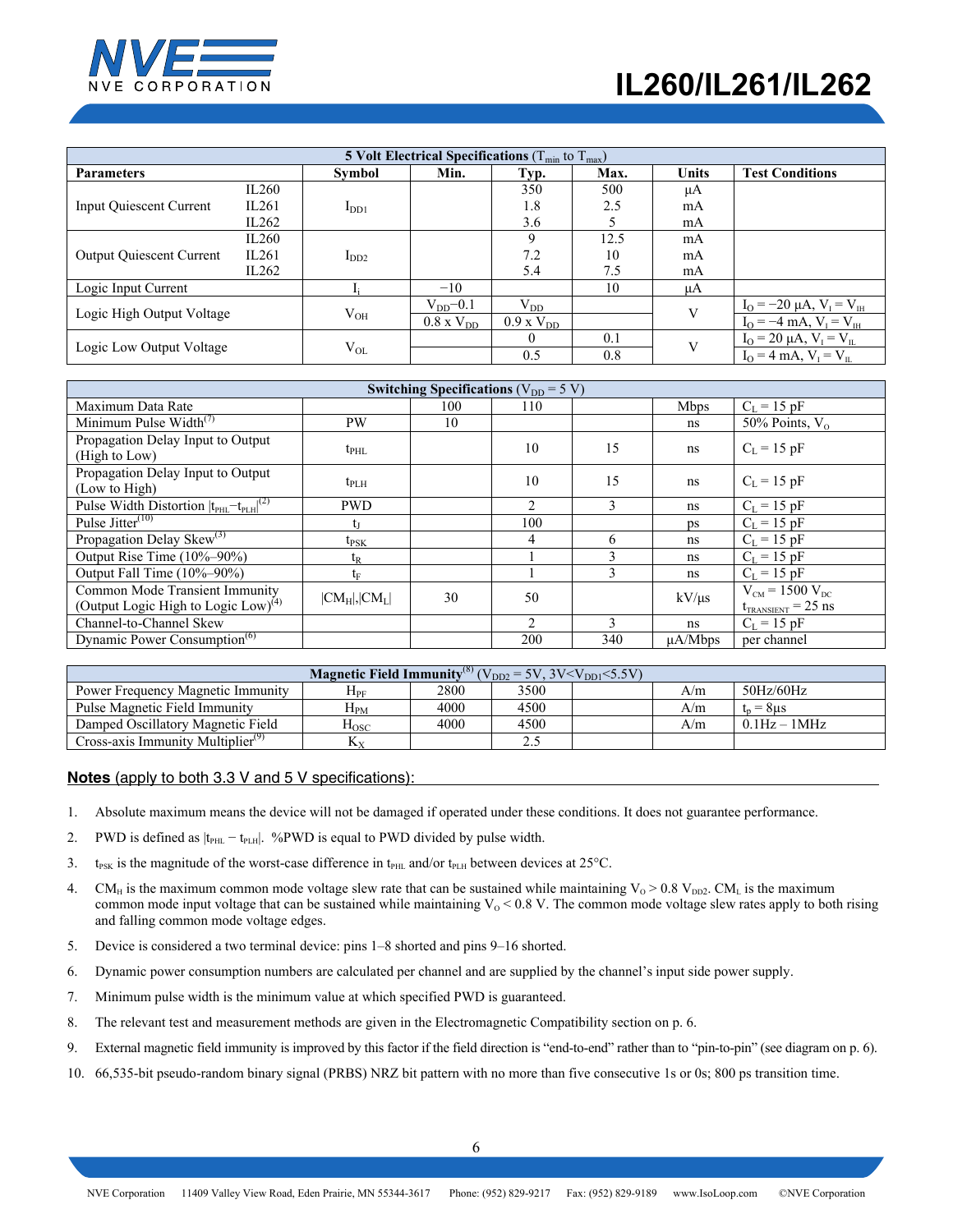

# **Application Information**

### **Electrostatic Discharge Sensitivity**

This product has been tested for electrostatic sensitivity to the limits stated in the specifications. However, NVE recommends that all integrated circuits be handled with appropriate care to avoid damage. Damage caused by inappropriate handling or storage could range from performance degradation to complete failure.

#### **Electromagnetic Compatibility**

IsoLoop Isolators have the lowest EMC footprint of any isolation technology. There are no internal clocks or carriers. IsoLoop Isolators' Wheatstone bridge configuration and differential magnetic field signaling ensure excellent EMC performance against all relevant standards.

These isolators are fully compliant with generic EMC standards EN50081, EN50082-1 and the umbrella line-voltage standard for Information Technology Equipment (ITE) EN61000. NVE has completed compliance tests in the categories below:

EN50081-1

Residential, Commercial & Light Industrial Methods EN55022, EN55014

EN50082-2: Industrial Environment

Methods EN61000-4-2 (ESD), EN61000-4-3 (Electromagnetic Field Immunity), EN61000-4-4 (Electrical Transient Immunity), EN61000-4-6 (RFI Immunity), EN61000-4-8 (Power Frequency Magnetic Field Immunity), EN61000-4-9 (Pulsed Magnetic Field), EN61000-4-10 (Damped Oscillatory Magnetic Field)

ENV50204

Radiated Field from Digital Telephones (Immunity Test)

Immunity to external magnetic fields is even higher if the field direction is "end-to-end" rather than to "pin-to-pin" as shown in the diagram below:



### **Dynamic Power Consumption**

IsoLoop Isolators achieve their low power consumption from the way they transmit data across the isolation barrier. By detecting the edge transitions of the input logic signal and converting these to narrow current pulses, a magnetic field is created around the GMR Wheatstone bridge. Depending on the direction of the magnetic field, the bridge causes the output comparator to switch following the input logic signal. Since the current pulses are narrow, about 2.5 ns, the power consumption is independent of mark-to-space ratio and solely dependent on frequency. This has obvious advantages over optocouplers, which have power consumption heavily dependent on mark-to-space ratio.

#### **Thermal Management**

IsoLoop Isolators are designed for low power dissipation and thermal performance, providing unmatched channel density for high-performance isolators. Nevertheless, package temperature rise should be considered when running multiple channels at high speed. Power consumption is higher at 5 volt operation than at 3.3 volts, and dynamic supply current is higher on the input side of the isolators than the output side, so thermal management is more important with five-volt input-side power supplies.

IL260/IL261/IL262 parts have a maximum junction temperature of 110°C. Based on the specifications contained in this datasheet, the derating curve at typical operating conditions is as follows:



### **Power Supply Decoupling**

Both power supplies to these devices should be decoupled with low ESR 47 nF ceramic capacitors. Ground planes for both  $GND_1$  and  $GND<sub>2</sub>$  are highly recommended for data rates above 10 Mbps. Capacitors must be located as close as possible to the  $V_{DD}$  pins.

### **Maintaining Creepage**

Creepage distances are often critical in isolated circuits. In addition to meeting JEDEC standards, NVE isolator packages have unique creepage specifications. Standard pad libraries often extend under the package, compromising creepage and clearance. Similarly, ground planes, if used, should be spaced to avoid compromising clearance. Package drawings and recommended pad layouts are included in this datasheet.

#### **Signal Status on Start-up and Shut Down**

To minimize power dissipation, input signals are differentiated and then latched on the output side of the isolation barrier to reconstruct the signal. This could result in an ambiguous output state depending on power up, shutdown and power loss sequencing. Therefore, the designer should consider including an initialization signal in the start-up circuit. Initialization consists of toggling the input either high then low, or low then high.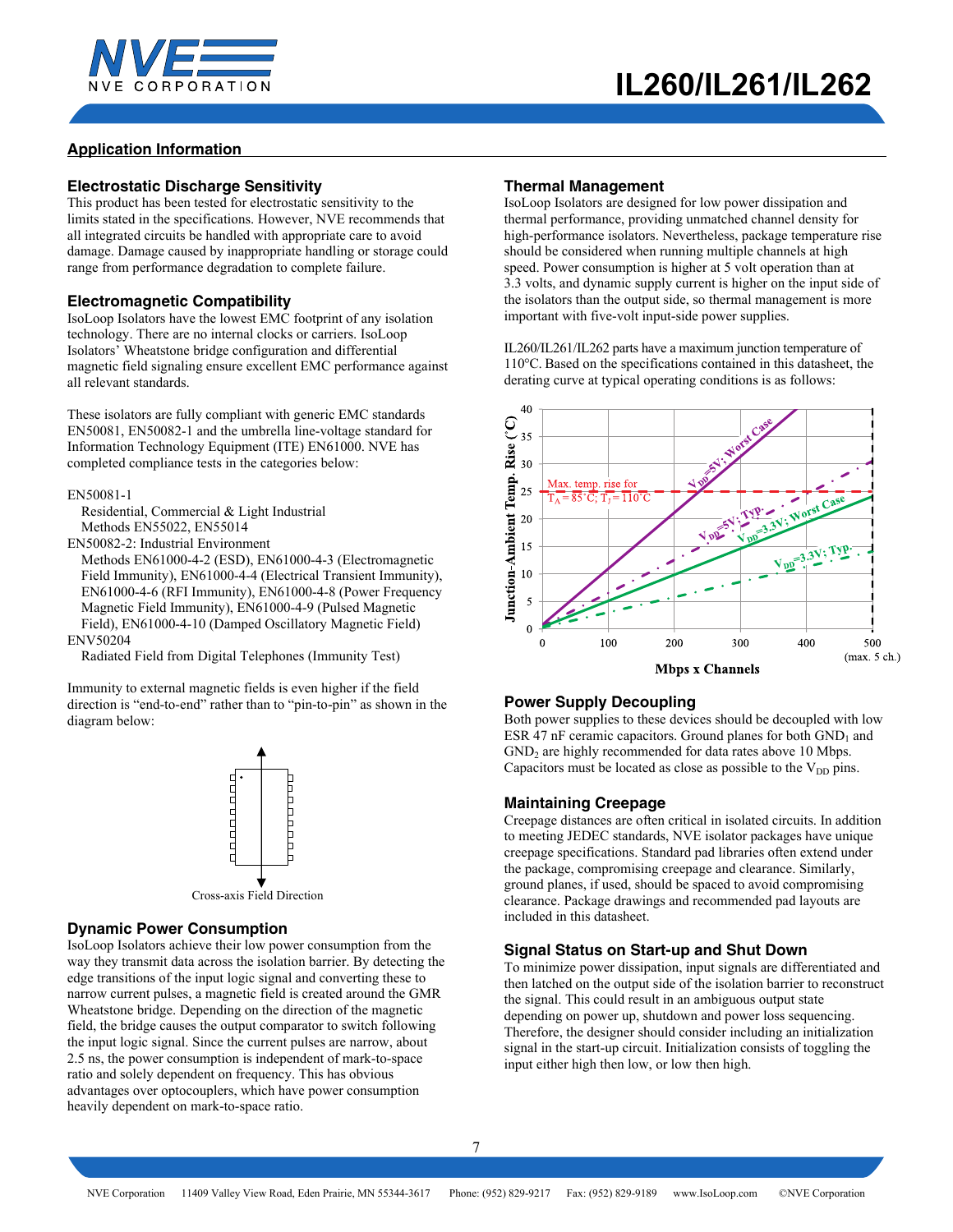

## **Application Diagram—Multi-Channel Delta-Sigma A/D Converter**

In a typical single-channel delta-sigma ADC, the system clock is located on the isolated side of the system and only four channels of isolation are required. With multiple ADCs configured in a channel-to-channel isolation configuration, however, clock jitter and edge placement accuracy of the system clock must be matched between ADCs. The best solution is to use a single clock on the system side and distribute the clock to each ADC. The five-channel IL261 is ideal, with the fifth channel used to distribute a single, isolated clock to multiple ADCs as shown below:

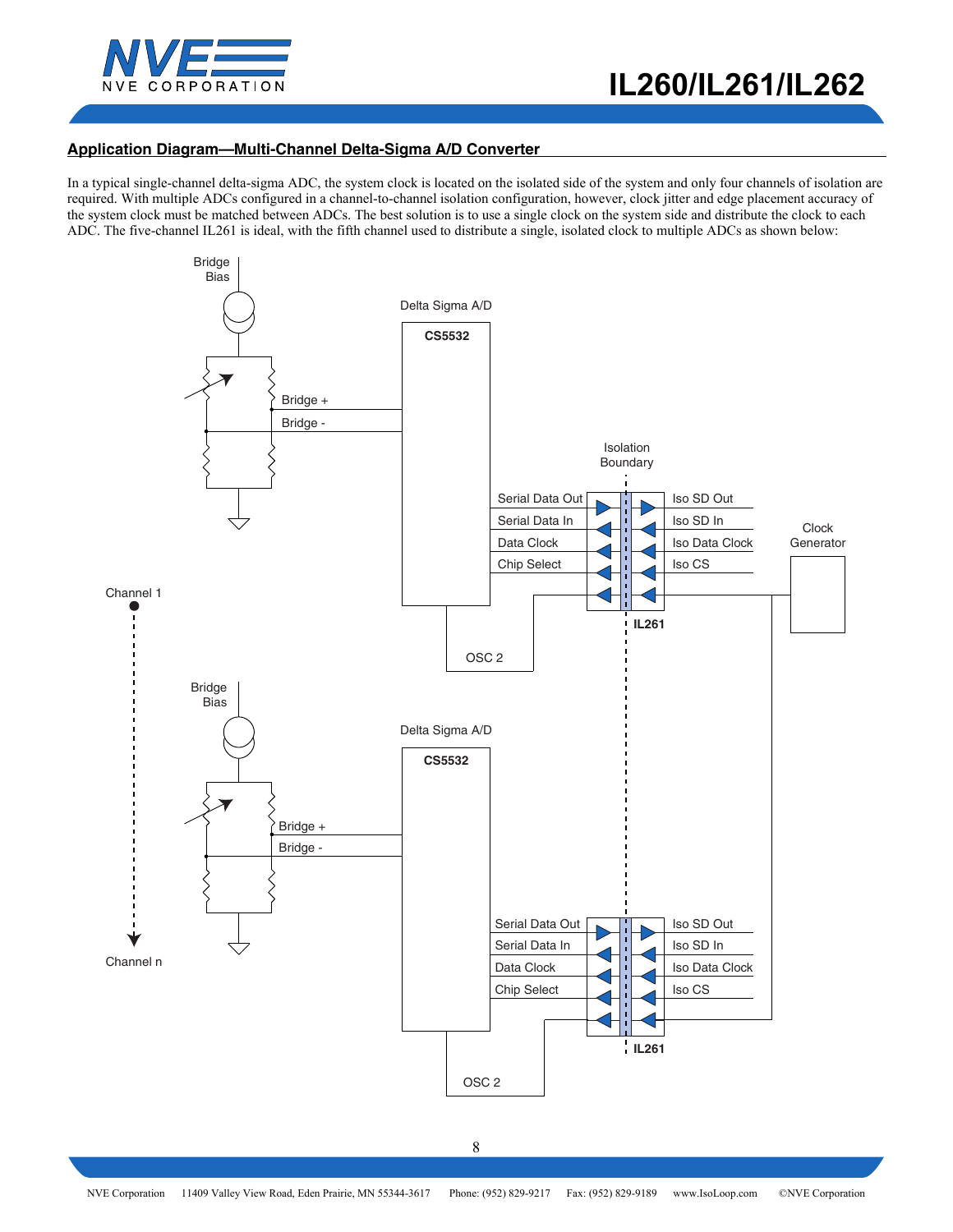

# **Package Drawings**



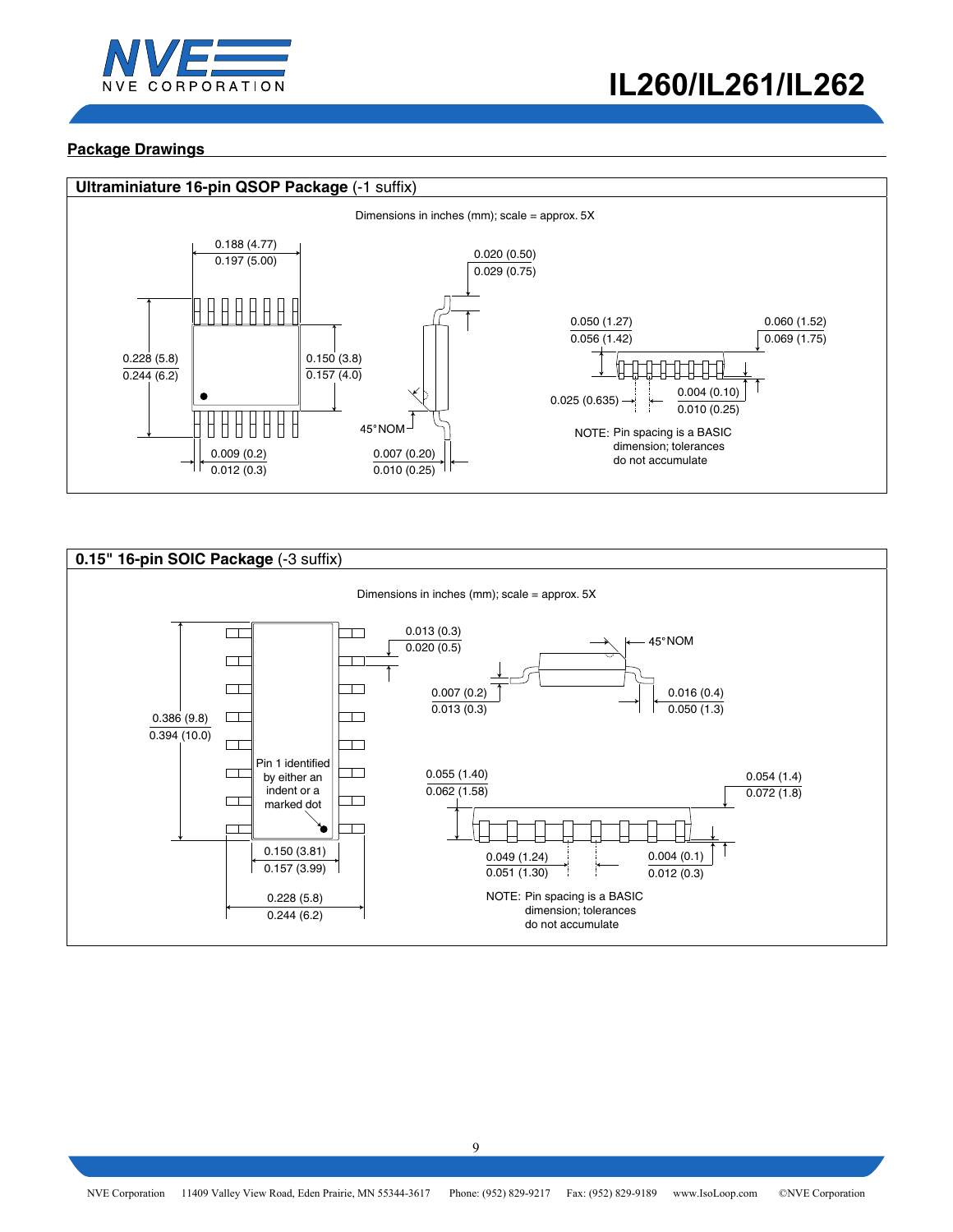

## **0.3" 16-pin SOIC Package** (no suffix)

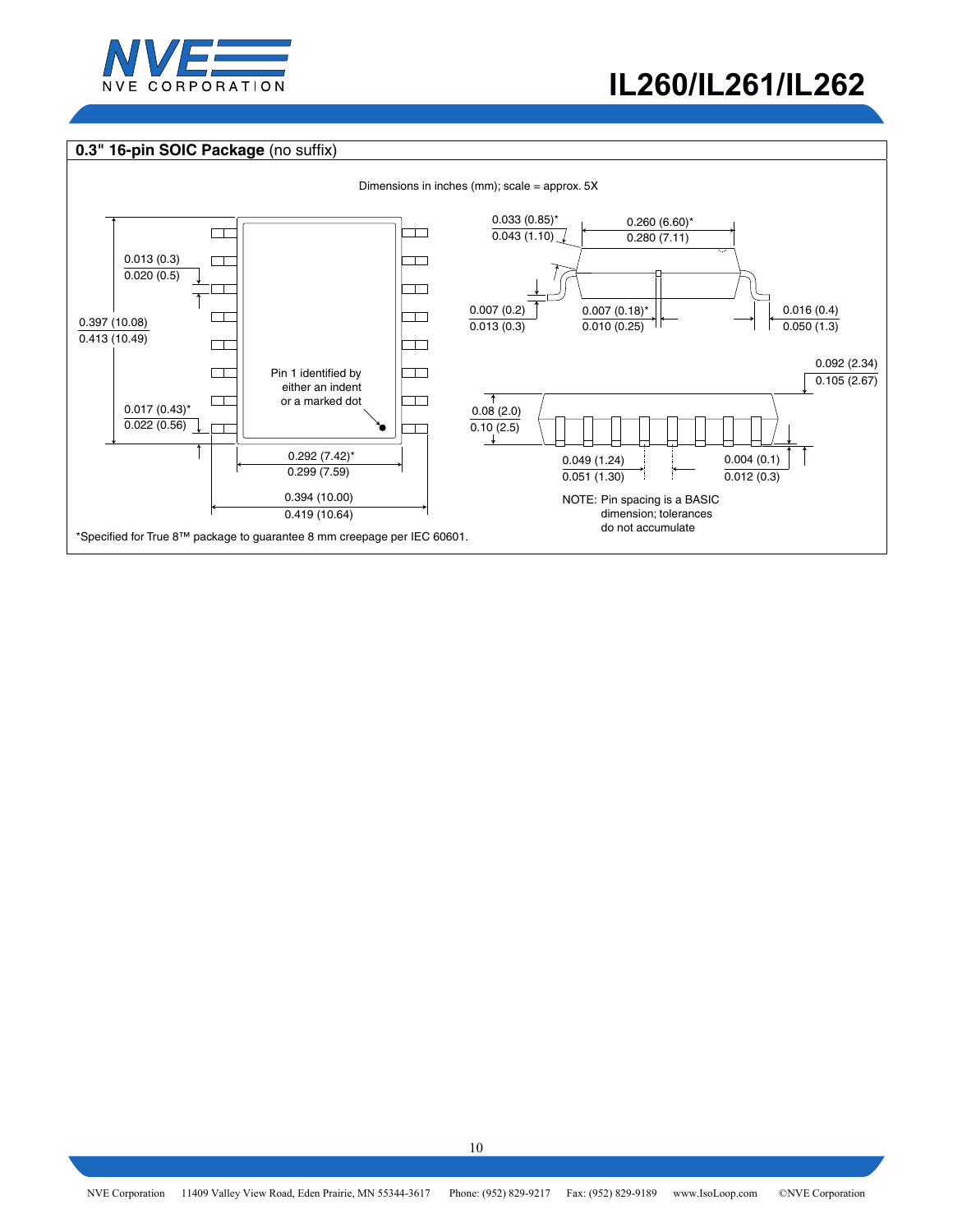

## **Recommended Pad Layouts**



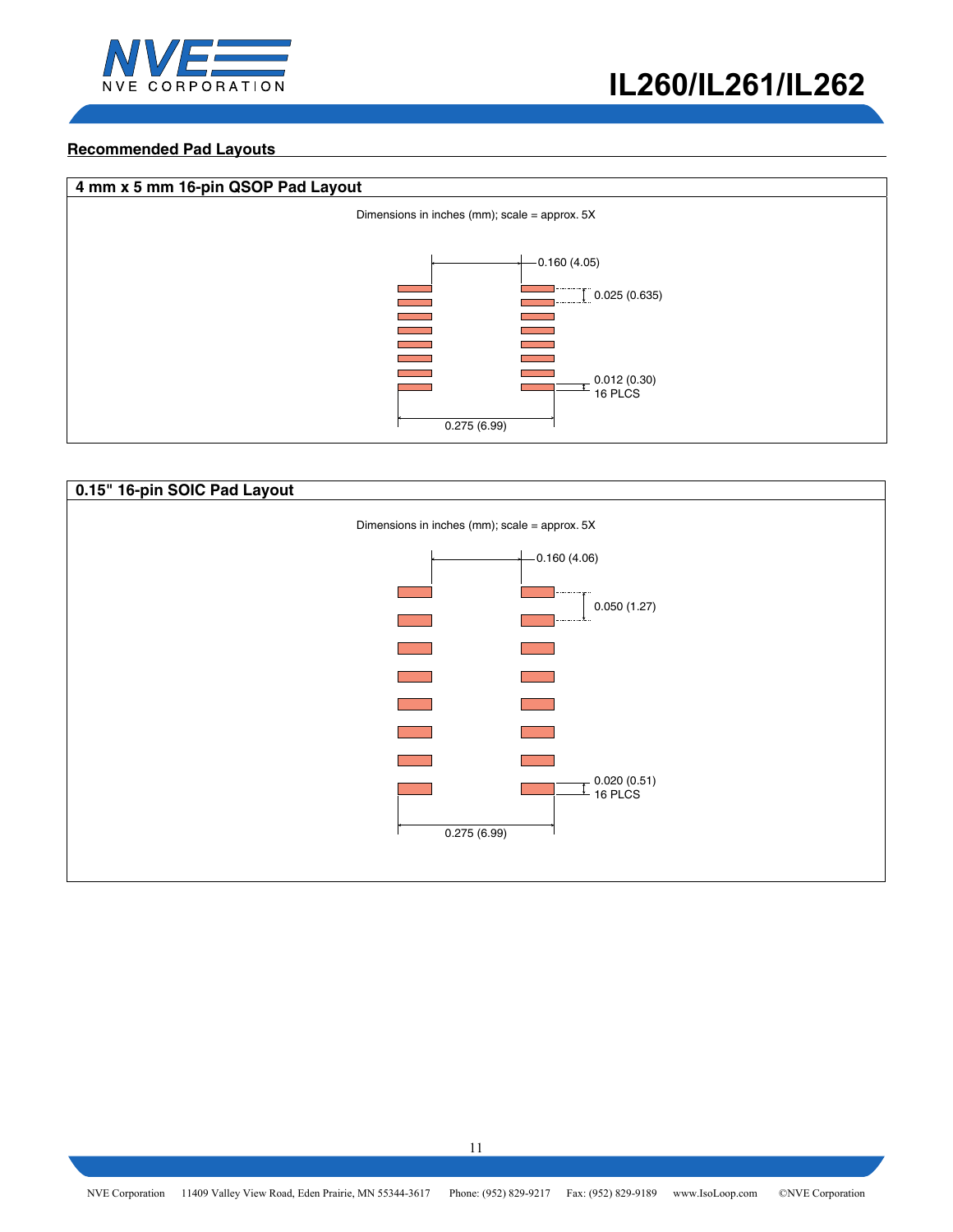

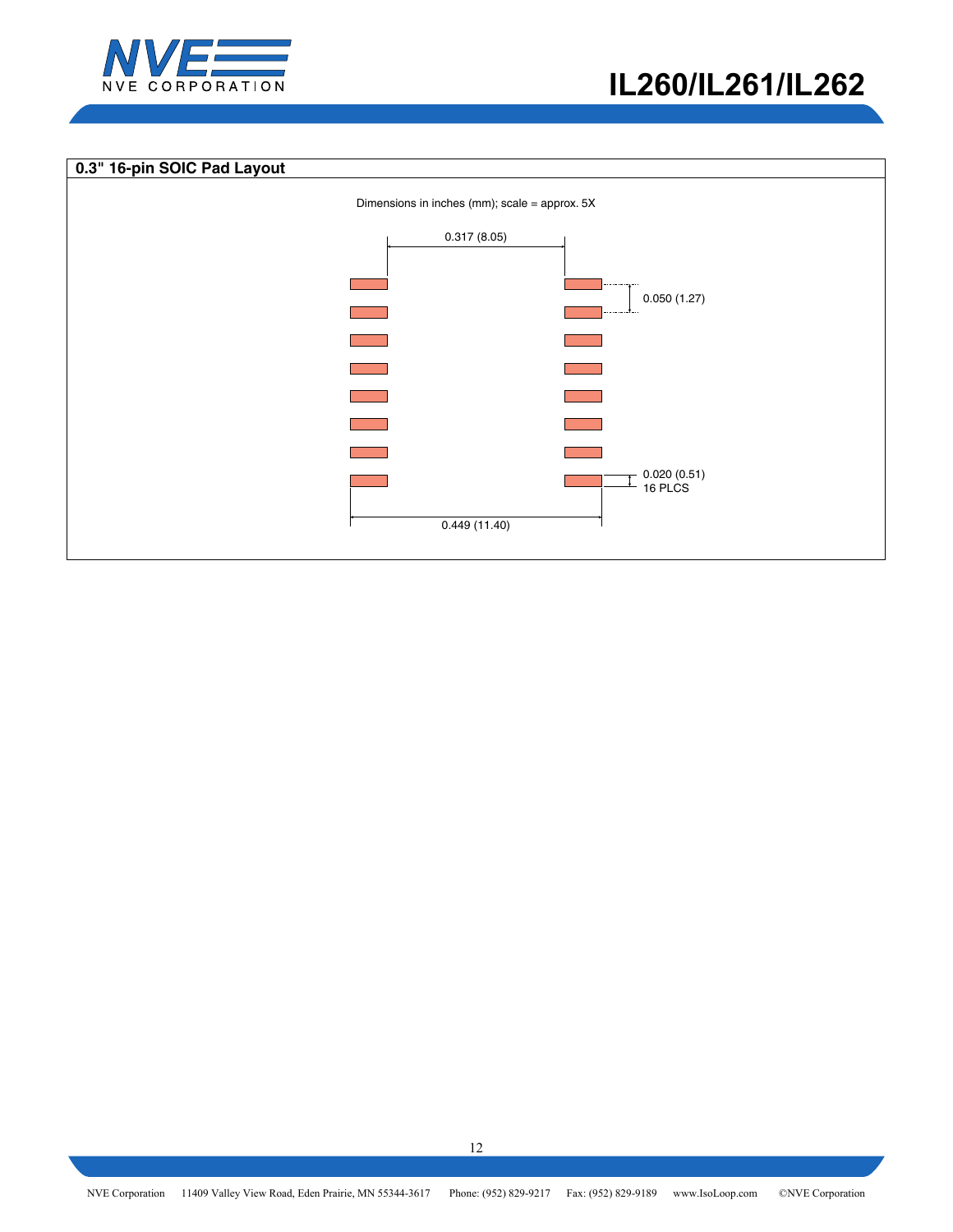

## **Available Parts**

| Available      | Transmit        | <b>Receive</b>  | <b>Isolation</b><br>Voltage |             |
|----------------|-----------------|-----------------|-----------------------------|-------------|
| <b>Parts</b>   | <b>Channels</b> | <b>Channels</b> | (RMS)                       | Package     |
| $II.260-1E$    | 5               |                 | $2.5$ kV                    | <b>OSOP</b> |
| IL260-3E       | 5               | 0               | $2.5$ kV                    | Narrow SOIC |
| <b>IL260E</b>  | 5               | 0               | $2.5$ kV                    | Wide SOIC   |
| <b>IL260VE</b> | 5               | 0               | 6 kV                        | Wide SOIC   |
| $IL261-1E$     | 4               |                 | $2.5$ kV                    | <b>OSOP</b> |
| IL261-3E       | 4               |                 | $2.5 \text{ kV}$            | Narrow SOIC |
| II.261E        | 4               |                 | $2.5$ kV                    | Wide SOIC   |
| <b>IL261VE</b> | 4               |                 | 6 kV                        | Wide SOIC   |
| IL262-3E       | 3               | $\mathfrak{D}$  | $2.5$ kV                    | Narrow SOIC |
| IL262E         | 3               | $\overline{2}$  | $2.5$ kV                    | Wide SOIC   |
| <b>IL262VE</b> | 3               | $\mathfrak{D}$  | 6 kV                        | Wide SOIC   |

All part types are available on tape and reel.

## **Ordering Information**

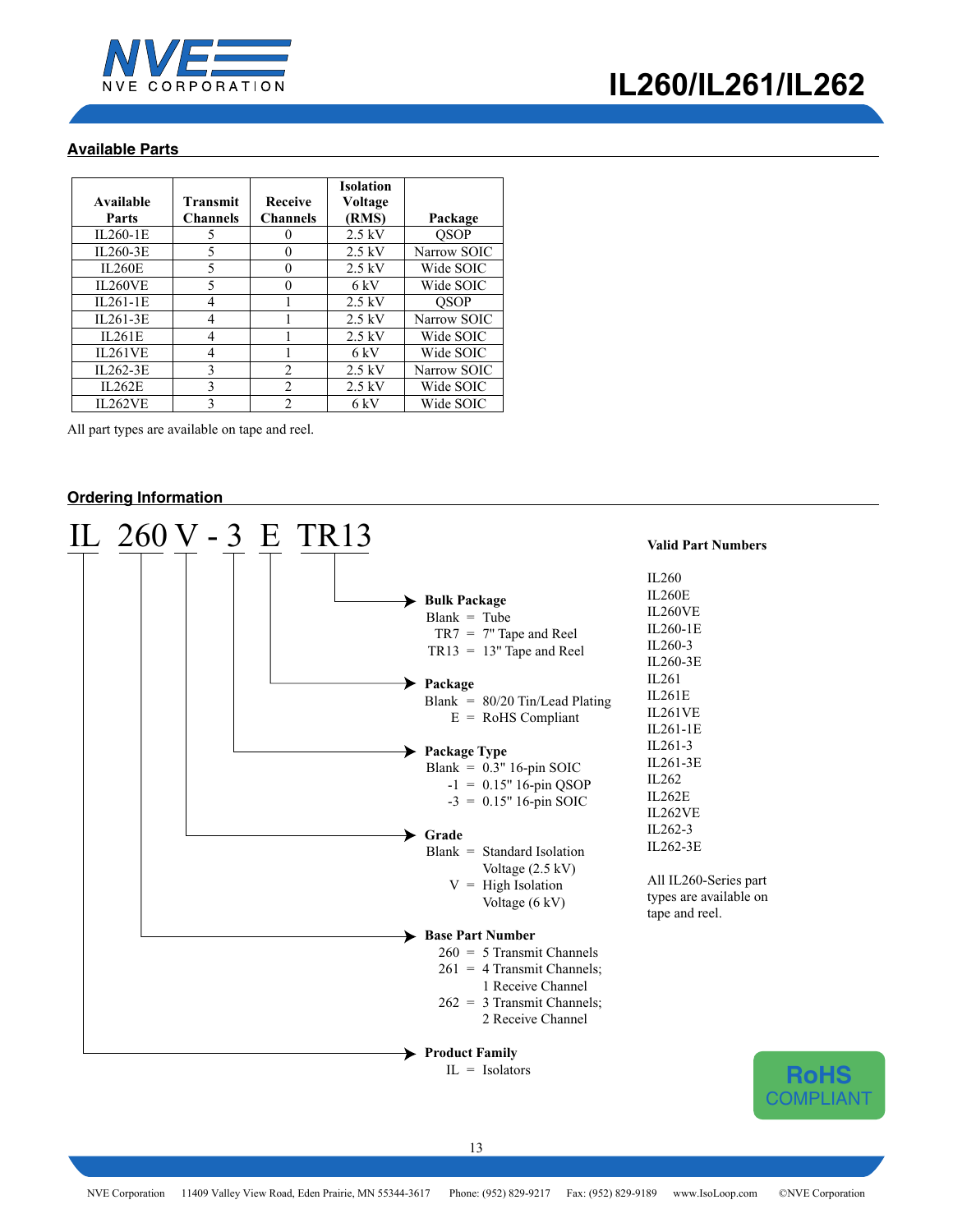

| <b>Revision History</b>                 |                                                                                                                                                                                                                                                                                  |
|-----------------------------------------|----------------------------------------------------------------------------------------------------------------------------------------------------------------------------------------------------------------------------------------------------------------------------------|
| ISB-DS-001-IL260/1/2-V<br>November 2016 | Change<br>VDE certification and UL approval for V-Series versions<br>(6 kV reinforced isolation).                                                                                                                                                                                |
| ISB-DS-001-IL260/1/2-U                  | <b>Changes</b><br>Updated VDE certification standard to VDE V 0884-10.                                                                                                                                                                                                           |
|                                         | Upgraded "VE" Version Surge Immunity specification to 12.8 kV.<br>$\bullet$                                                                                                                                                                                                      |
|                                         | Upgraded "VE" Version VDE 0884-10 rating to reinforced insulation.<br>$\bullet$                                                                                                                                                                                                  |
|                                         | Corrected QSOP pin width dimension (p. 10).<br>$\bullet$                                                                                                                                                                                                                         |
| ISB-DS-001-IL260/1/2-T                  | <b>Changes</b><br>Increased V-Series isolation voltage to 6 kVrms.                                                                                                                                                                                                               |
|                                         | Increased typ. Total Barrier Thickness specification to 0.016 mm.<br>$\bullet$                                                                                                                                                                                                   |
|                                         | Increased CTI min. specification to $\geq 600$ V <sub>RMS</sub> .<br>$\bullet$                                                                                                                                                                                                   |
| ISB-DS-001-IL260/1/2-S                  | <b>Changes</b><br>Added V-Series 5 kV isolation voltage versions.                                                                                                                                                                                                                |
|                                         | More detailed "Available Parts" table.<br>$\bullet$                                                                                                                                                                                                                              |
| ISB-DS-001-IL260/1/2-R                  | <b>Changes</b><br>Added QSOP packages (-1 suffix).                                                                                                                                                                                                                               |
|                                         | Revised and added details to thermal characteristic specifications (p. 2).<br>$\bullet$                                                                                                                                                                                          |
|                                         | Added VDE 0884 Safety-Limiting Values (p. 3).<br>$\bullet$                                                                                                                                                                                                                       |
|                                         | Added "Thermal Management" paragraph in Applications section.<br>$\bullet$                                                                                                                                                                                                       |
| ISB-DS-001-IL260/1/2-Q                  | Change<br>IEC 60747-5-5 (VDE 0884) certification.                                                                                                                                                                                                                                |
| ISB-DS-001-IL260/1/2-P                  | <b>Changes</b><br>Tighter quiescent current specifications.                                                                                                                                                                                                                      |
|                                         | Upgraded from MSL 2 to MSL 1.<br>$\bullet$                                                                                                                                                                                                                                       |
| ISB-DS-001-IL260/1/2-O                  | <b>Changes</b><br>Increased transient immunity specifications based on additional data.<br>Added VDE 0884 pending.<br>$\qquad \qquad \circ$<br>Added high voltage endurance specifications.<br>$\qquad \qquad \circ$<br>Increased magnetic immunity specifications.<br>$\bullet$ |
|                                         | Updated package drawings.<br>$\bullet$                                                                                                                                                                                                                                           |
|                                         | Added recommended solder pad layouts.<br>$\bullet$                                                                                                                                                                                                                               |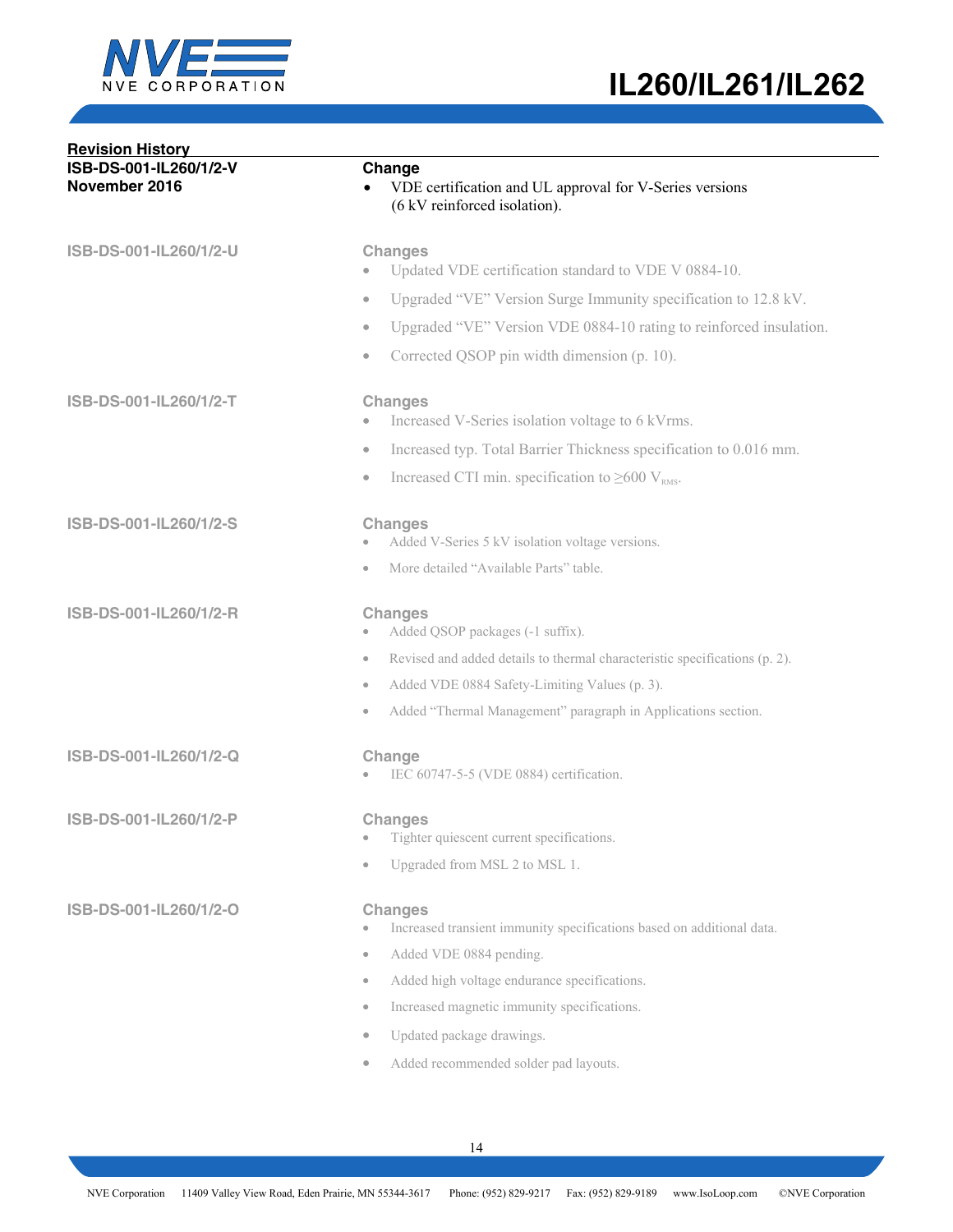

#### **Datasheet Limitations**

The information and data provided in datasheets shall define the specification of the product as agreed between NVE and its customer, unless NVE and customer have explicitly agreed otherwise in writing. All specifications are based on NVE test protocols. In no event however, shall an agreement be valid in which the NVE product is deemed to offer functions and qualities beyond those described in the datasheet.

#### **Limited Warranty and Liability**

Information in this document is believed to be accurate and reliable. However, NVE does not give any representations or warranties, expressed or implied, as to the accuracy or completeness of such information and shall have no liability for the consequences of use of such information.

In no event shall NVE be liable for any indirect, incidental, punitive, special or consequential damages (including, without limitation, lost profits, lost savings, business interruption, costs related to the removal or replacement of any products or rework charges) whether or not such damages are based on tort (including negligence), warranty, breach of contract or any other legal theory.

#### **Right to Make Changes**

NVE reserves the right to make changes to information published in this document including, without limitation, specifications and product descriptions at any time and without notice. This document supersedes and replaces all information supplied prior to its publication.

#### **Use in Life-Critical or Safety-Critical Applications**

Unless NVE and a customer explicitly agree otherwise in writing, NVE products are not designed, authorized or warranted to be suitable for use in life support, life-critical or safety-critical devices or equipment. NVE accepts no liability for inclusion or use of NVE products in such applications and such inclusion or use is at the customer's own risk. Should the customer use NVE products for such application whether authorized by NVE or not, the customer shall indemnify and hold NVE harmless against all claims and damages.

#### **Applications**

Applications described in this datasheet are illustrative only. NVE makes no representation or warranty that such applications will be suitable for the specified use without further testing or modification.

Customers are responsible for the design and operation of their applications and products using NVE products, and NVE accepts no liability for any assistance with applications or customer product design. It is customer's sole responsibility to determine whether the NVE product is suitable and fit for the customer's applications and products planned, as well as for the planned application and use of customer's third party customers. Customers should provide appropriate design and operating safeguards to minimize the risks associated with their applications and products.

NVE does not accept any liability related to any default, damage, costs or problem which is based on any weakness or default in the customer's applications or products, or the application or use by customer's third party customers. The customer is responsible for all necessary testing for the customer's applications and products using NVE products in order to avoid a default of the applications and the products or of the application or use by customer's third party customers. NVE accepts no liability in this respect.

#### **Limiting Values**

Stress above one or more limiting values (as defined in the Absolute Maximum Ratings System of IEC 60134) will cause permanent damage to the device. Limiting values are stress ratings only and operation of the device at these or any other conditions above those given in the recommended operating conditions of the datasheet is not warranted. Constant or repeated exposure to limiting values will permanently and irreversibly affect the quality and reliability of the device.

#### **Terms and Conditions of Sale**

In case an individual agreement is concluded only the terms and conditions of the respective agreement shall apply. NVE hereby expressly objects to applying the customer's general terms and conditions with regard to the purchase of NVE products by customer.

#### **No Offer to Sell or License**

Nothing in this document may be interpreted or construed as an offer to sell products that is open for acceptance or the grant, conveyance or implication of any license under any copyrights, patents or other industrial or intellectual property rights.

#### **Export Control**

This document as well as the items described herein may be subject to export control regulations. Export might require a prior authorization from national authorities.

#### **Automotive Qualified Products**

Unless the datasheet expressly states that a specific NVE product is automotive qualified, the product is not suitable for automotive use. It is neither qualified nor tested in accordance with automotive testing or application requirements. NVE accepts no liability for inclusion or use of non-automotive qualified products in automotive equipment or applications.

In the event that customer uses the product for design-in and use in automotive applications to automotive specifications and standards, customer (a) shall use the product without NVE's warranty of the product for such automotive applications, use and specifications, and (b) whenever customer uses the product for automotive applications beyond NVE's specifications such use shall be solely at customer's own risk, and (c) customer fully indemnifies NVE for any liability, damages or failed product claims resulting from customer design and use of the product for automotive applications beyond NVE's standard warranty and NVE's product specifications.